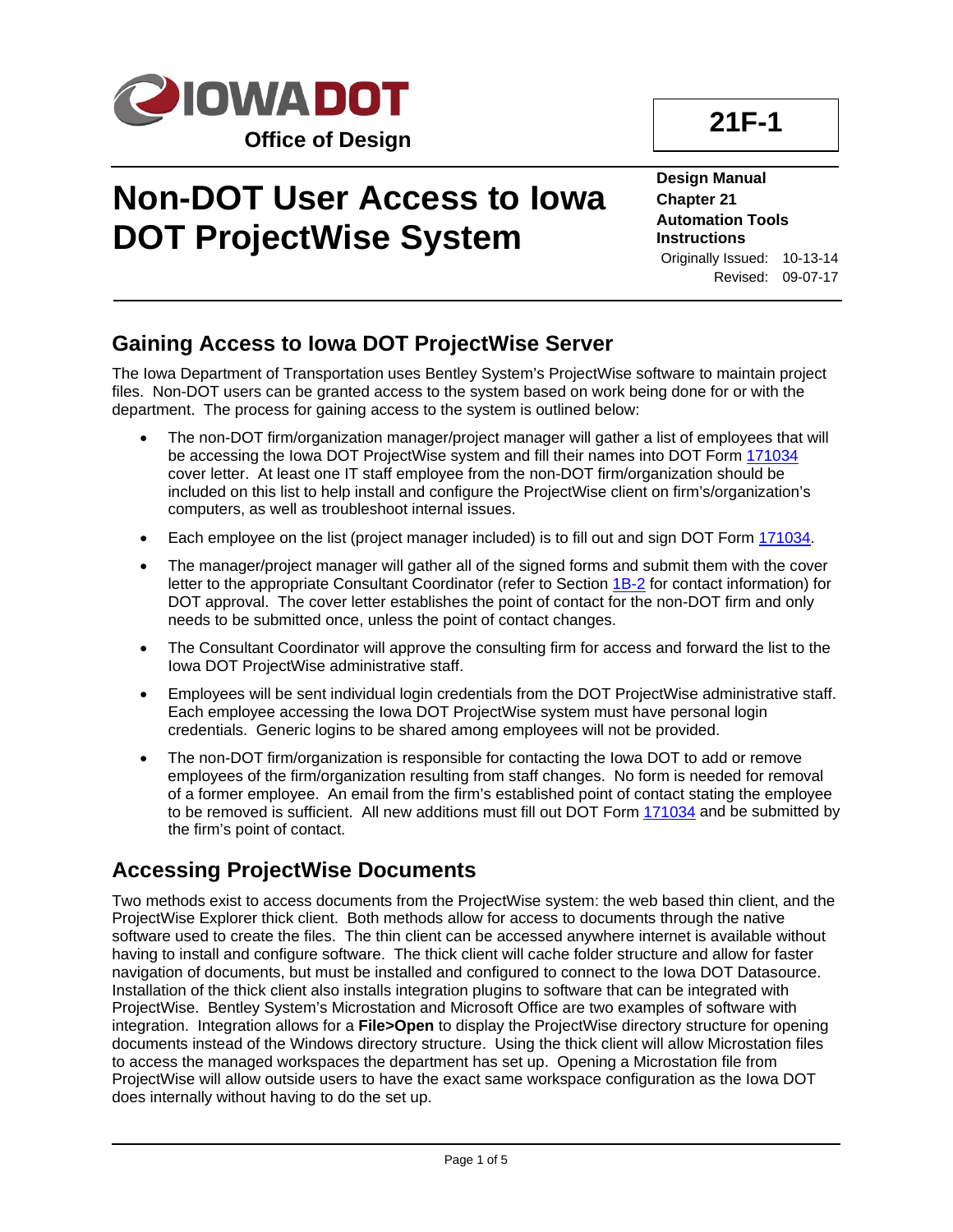## **Logging into the ProjectWise Web Server (Thin Client)**

Users will need to log in to the Iowa DOT ProjectWise Web Server to gain access for the first time. The web server can be accessed at the following address: [https://projectwise.iowadot.gov.](https://projectwise.iowadot.gov/)



To log into the web server, *select* **PWMain** in the **Location** dropdown menu and enter your username & password provided by Iowa Department of Transportation into the appropriate fields. Then *click* **Login**.

|                        | <b>3</b> Bentley                                 |
|------------------------|--------------------------------------------------|
| ProjectWise Web Server |                                                  |
|                        | Location:                                        |
| PWMain                 |                                                  |
|                        | <b>User Name:</b>                                |
| firstname lastname     |                                                  |
|                        | Password:                                        |
|                        |                                                  |
|                        | Login<br>Logout                                  |
|                        | ProjectWise <sup>®</sup> V8i<br>(SELECTseries 4) |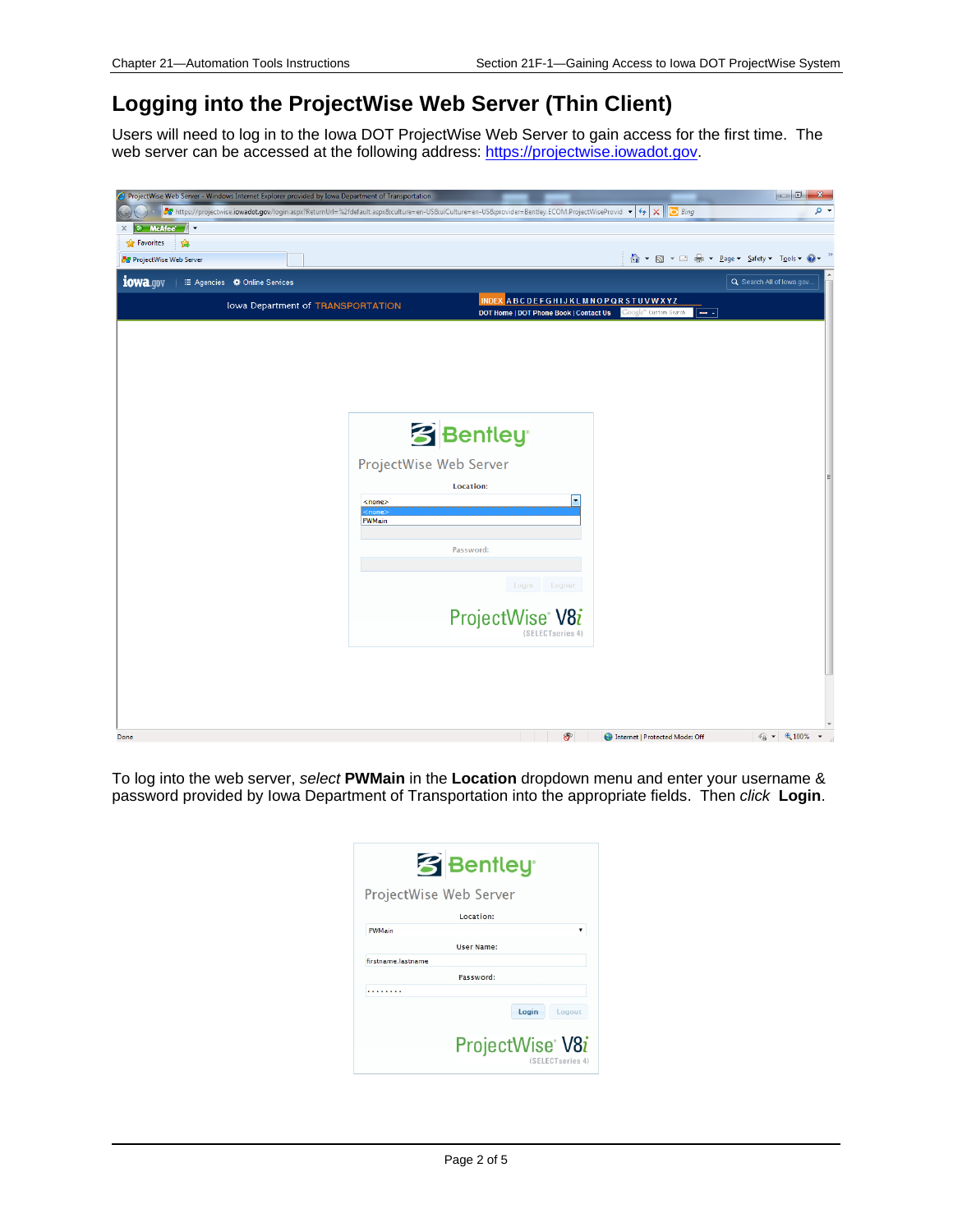When logging in for the first time, you may get the message shown to the right. It notifies you that to be able to use the full functionality of the ProjectWise web application, you need to install the Add-on. This will need to done by an administrator of the computer. The method of installation will vary based on the web browser being used.

#### **ActiveX Control Required**

The ProjectWise File Transfer control is required in order to perform the selected task.

- If you clicked [Don't Install] button on the previous dialog box, click here to attempt installing the control now.
- . Otherwise, your system settings or insufficient privileges may be preventing installation of the control; contact your system administrator if you continue to experience problems.

#### Do not prompt to install this control again

ProjectWise File Transfer plugin is required for these operations:

- · Document open, check out and check in
- Document copy out and purge
- Folder upload, export and import

If you need these operations, please use Install ProjectWise File Transfer browser plugin item in Tools menu to install the control.

| The first time you log into |
|-----------------------------|
| ProjectWise, change the     |
| password provided by        |
| lowa Department of          |
| Transportation to           |
| something unique and        |
| strong that you can         |
| remember. To do this,       |
| Click on Tools and          |
| Select Change               |
| Password                    |

| <b>Folder</b><br><b>Document</b> |                           | <b>Tools</b> | Help                                             |    |  |
|----------------------------------|---------------------------|--------------|--------------------------------------------------|----|--|
| $\mathbf{P}$<br>Φ<br>DRP         | Ш                         | Select All   |                                                  |    |  |
|                                  | $p = -q$<br>$\frac{1}{2}$ |              | Unselect All                                     |    |  |
| <b>Name</b>                      | ď                         |              | Copy web link to this location                   | ΙO |  |
|                                  | 68.                       |              | Copy ProjectWise link to this location           |    |  |
| Consult                          |                           |              | Install ProjectWise File Transfer browser plugin |    |  |
| Pro                              |                           |              | Change Working Directory                         |    |  |
|                                  |                           |              | Change Password                                  |    |  |
|                                  |                           |              |                                                  |    |  |
|                                  |                           |              |                                                  |    |  |
|                                  |                           |              |                                                  |    |  |

You will receive the following prompt shown on the right. *Type* in your current password and your new password and *Click* **OK**.

If you forget your password, contact the Iowa DOT ProjectWise Administrator to reset it.

| <b>Change Password</b>                                     |              |  |
|------------------------------------------------------------|--------------|--|
| Current password:<br>New password:<br>Repeat new password: |              |  |
|                                                            | OK<br>Cancel |  |

The ProjectWise web client may be used to post, download, or manipulate documents; however, the Iowa DOT will provide the ProjectWise Explorer software for non-DOT use to access documents within the Iowa DOT ProjectWise system.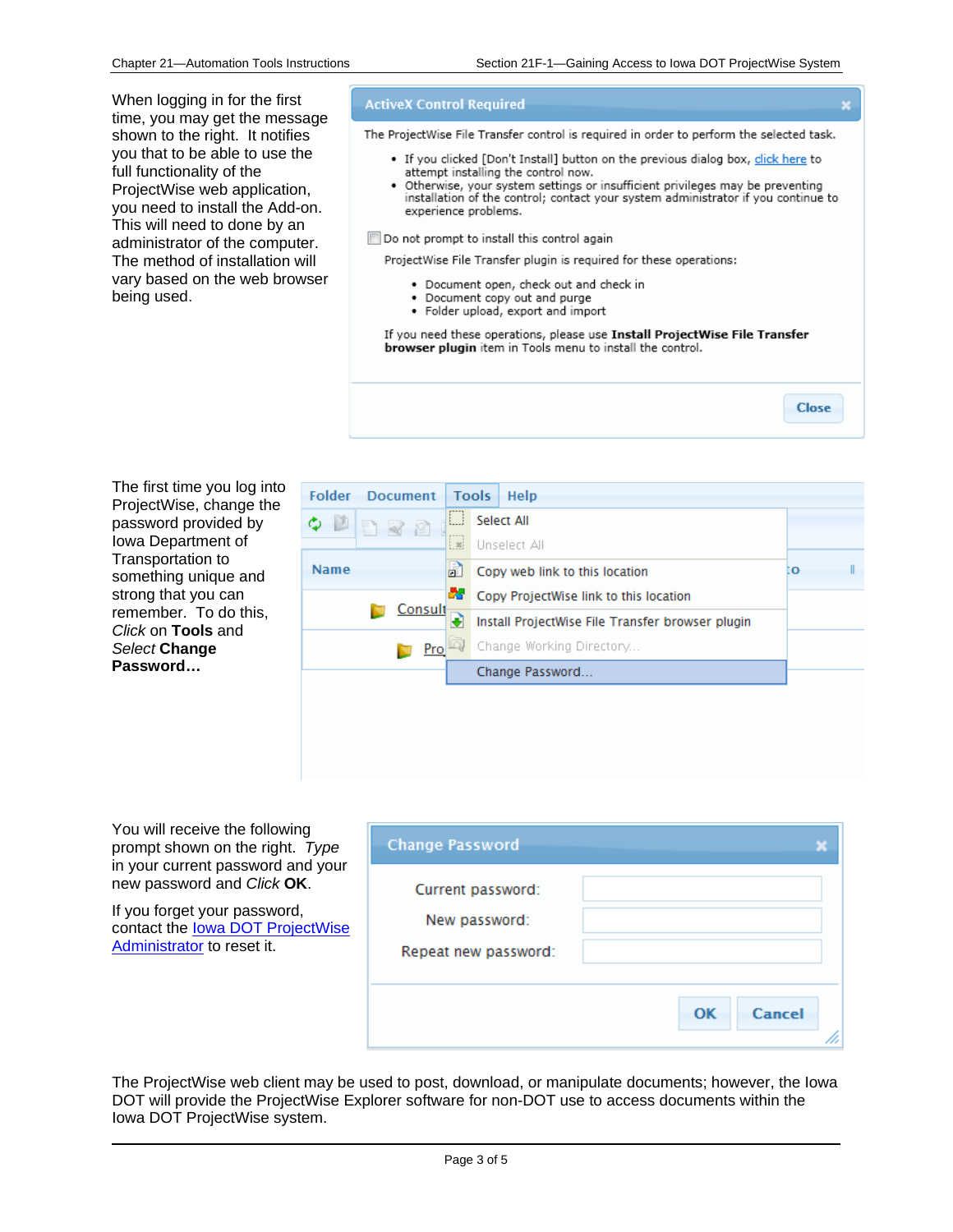### **Installing the ProjectWise Explorer (Thick Client)**

The version of the thick client needed to be installed depends on the operating system of your computer. Windows 10 users will need to install [Bentley ProjectWise Connect Edition](https://projectwise.iowadot.gov/Resources/Services/ProjectWise/Download.ashx/View?connectionId=default&key=ECObjects%7CBentley_DMS%7CDMSDocument%7C840120_8&view=attachment&provider=Bentley.ECOM.ProjectWiseProvider&location=projectwise.dot.int.lan%3APWMain) and Windows 7 users will need to install [Bentley ProjectWise V8i.](https://projectwise.iowadot.gov/Resources/Services/ProjectWise/Download.ashx/View?connectionId=default&key=ECObjects%7CBentley_DMS%7CDMSDocument%7C848580_1&view=attachment&provider=Bentley.ECOM.ProjectWiseProvider&location=projectwise.dot.int.lan%3APWMain) The links will prompt you to login to the Iowa DOT thin (webbased) client. After entering Iowa DOT PW credentials and clicking the **Log in** button, you will be prompted to save the zip package containing the files needed for the appropriate version of the thick client.

|                               | <b>ProjectWise</b> Web Server                                        |        |              |        |          |
|-------------------------------|----------------------------------------------------------------------|--------|--------------|--------|----------|
|                               | Location                                                             |        |              |        |          |
|                               | <b>PWMain</b><br><b>User Name</b>                                    |        | $\checkmark$ |        |          |
|                               | <b>User Name</b>                                                     |        | X            |        |          |
|                               | <b>Password</b><br>                                                  |        |              |        |          |
|                               |                                                                      | Log in |              |        |          |
| From: projectwise.iowadot.gov | What do you want to do with _ProjectWiseConnectInstall.zip (675 MB)? | Save   | Save as      | Cancel | $\times$ |

Choose **Save** or **Save as** to download the file to the location of your choice. Double-clicking on the zip file will show that it contains one folder named \_ProjectWiseConnectInstall. This folder should be extracted to the root of your C drive  $(C:\)$  to ensure that the scripts copy the needed files correctly. There will be an Instructions Word document contained within the zip file package. Follow the steps for installation within the Instructions document to complete the installation. When finished, this folder containing the extracted documents should be deleted from the computer.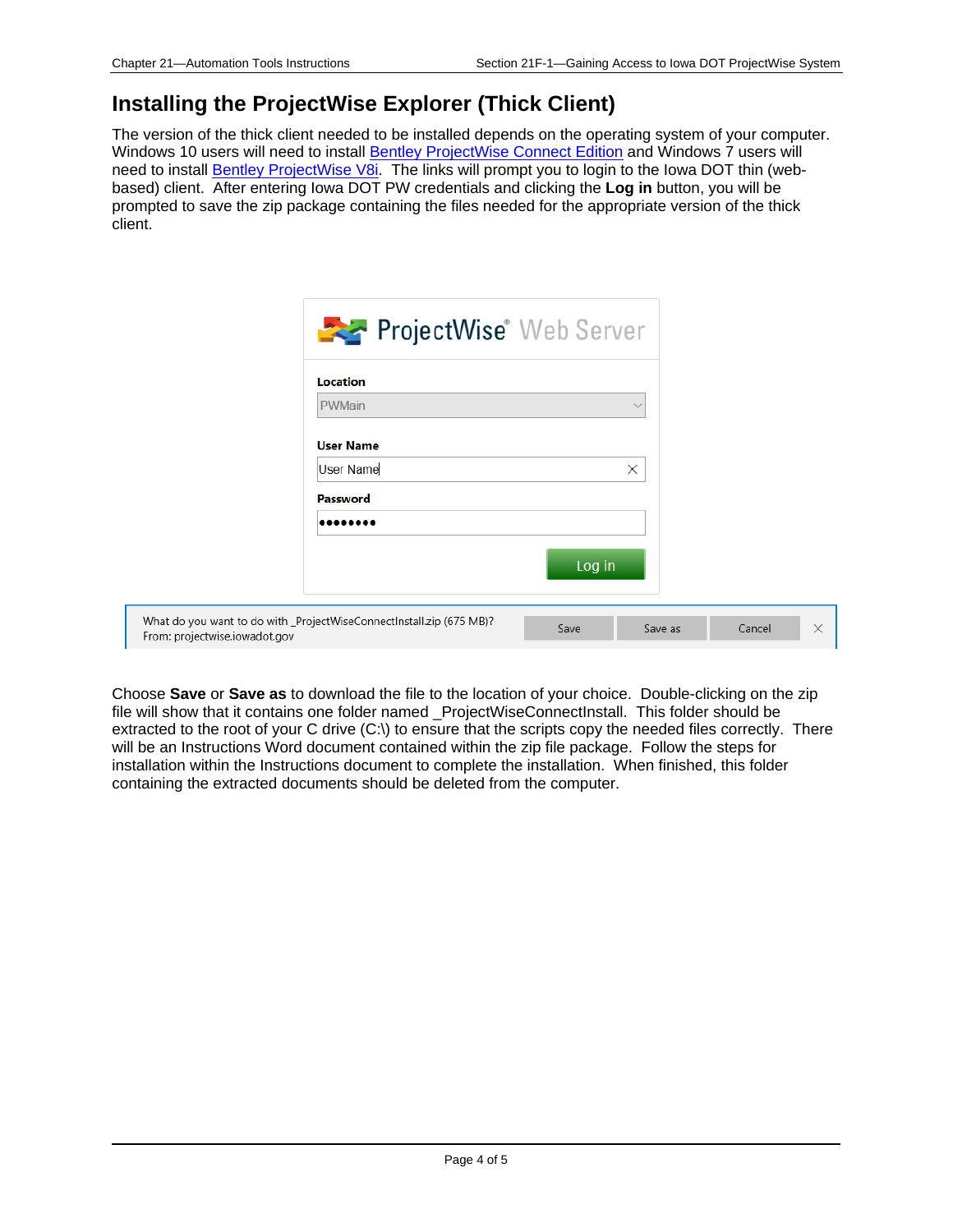### **Logging into ProjectWise Explorer**

After the appropriate ProjectWise thick client has been installed on your machine and properly configured, you are now ready to connect to the Iowa DOT ProjectWise datasource **PWMain** through the client. To begin this process, *Right-Click* on **PWMain** and *Select* **Log in as…** to start the login process.

Enter your personal credentials for the Iowa DOT Datasource **PWMain** into the dialog that pops up, as shown below, to log in.

ProjectWise Explorer Log in

User Name: firstname.lastname

Password: .......

Datasource: PWMain



After *Clicking* the **Log in** button, you will have access to the Iowa DOT ProjectWise system through the ProjectWise Explorer client.

| ProjectWise Explorer V8i (SELECT series 4)                                                                                                               |                                          |                                                                    |        |                  | $\begin{array}{c c c c c c} \hline \multicolumn{3}{c }{\mathbf{C}} & \multicolumn{3}{c }{\mathbf{E}} & \multicolumn{3}{c }{\mathbf{X}} \\\hline \multicolumn{3}{c }{\mathbf{C}} & \multicolumn{3}{c }{\mathbf{E}} & \multicolumn{3}{c }{\mathbf{X}} \\\hline \multicolumn{3}{c }{\mathbf{A}} & \multicolumn{3}{c }{\mathbf{A}} & \multicolumn{3}{c }{\mathbf{E}} & \multicolumn{3}{c }{\mathbf{X}} \\\hline \multicolumn{3}{c }{\mathbf{A}} & \multicolumn$ |
|----------------------------------------------------------------------------------------------------------------------------------------------------------|------------------------------------------|--------------------------------------------------------------------|--------|------------------|-------------------------------------------------------------------------------------------------------------------------------------------------------------------------------------------------------------------------------------------------------------------------------------------------------------------------------------------------------------------------------------------------------------------------------------------------------------|
| Datasource Folder Document View Tools Window Help<br>IN REPOLIEEO   M · Search Q                                                                         |                                          |                                                                    |        |                  |                                                                                                                                                                                                                                                                                                                                                                                                                                                             |
| ← → → 【1】 Address V pw:\\projectwise.dot.int.lan:PWMain\Documents\                                                                                       |                                          | $\cdot \rhd$                                                       |        | $\bullet$ 60     |                                                                                                                                                                                                                                                                                                                                                                                                                                                             |
| <b>ProjectWise Explorer Datasources</b>                                                                                                                  | Name                                     |                                                                    |        |                  |                                                                                                                                                                                                                                                                                                                                                                                                                                                             |
| PWMain (consultant.test)<br><b>Documents</b><br><b>End Consultant Data</b><br>Projects<br>田<br>Standards<br><b>Components</b><br><b>A</b> Saved Searches | Consultant Data<br>Projects<br>Standards | <b>Description</b><br>Iowa DOT Co<br>Current Proje<br>Agency Stand | Out to | <b>File Name</b> | <b>File Size</b>                                                                                                                                                                                                                                                                                                                                                                                                                                            |
|                                                                                                                                                          | $\overline{m}$<br>$\leftarrow$           |                                                                    |        |                  |                                                                                                                                                                                                                                                                                                                                                                                                                                                             |
| For Help, press F1                                                                                                                                       |                                          |                                                                    |        |                  | 11:03 AM                                                                                                                                                                                                                                                                                                                                                                                                                                                    |